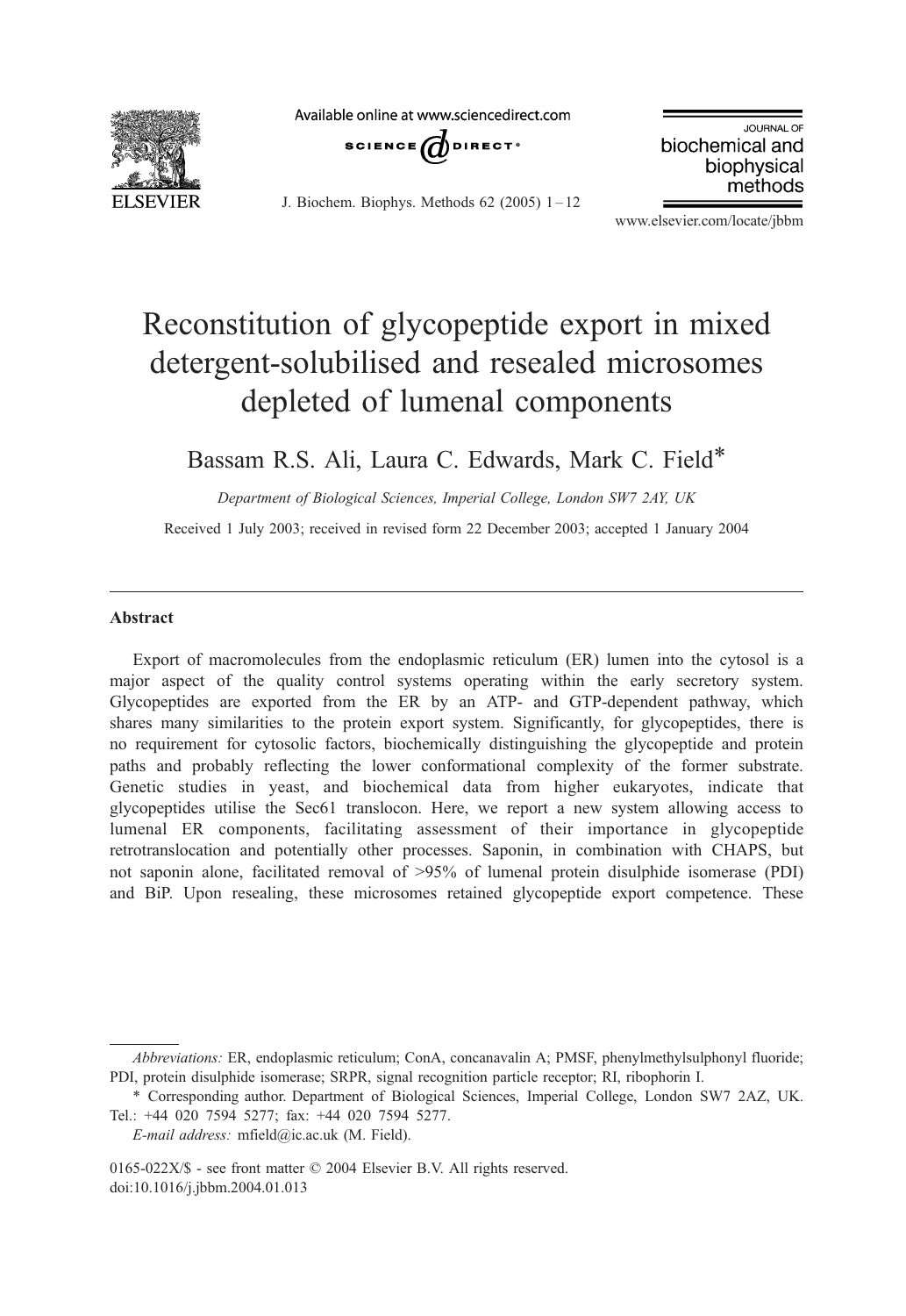data suggest that the majority of lumenal components of the ER are most likely nonessential for glycopeptide export. In addition, export competence was highly sensitive to the addition of external protease, indicating a role for protein factors with cytoplasmically exposed determinants.

 $© 2004 Elsevier B.V. All rights reserved.$ 

Keywords: Retrograde transport; Endoplasmic reticulum; Quality control; Glycopeptide; Reconstitution

## 1. Introduction

The translocon responsible for signal sequence-mediated import of proteins into the lumen of the endoplasmic reticulum (ER) is a multiprotein complex, of which Sec61 is the major component contacting the actively translocating polypeptide chain and maintaining it in an aqueous environment during passage across the ER lipid bilayer [\[1–3\].](#page-10-0) During translocation various processes, including removal of the signal peptide, disulphide bond formation and posttranslational modifications, principally glycosylation, are initiated and the protein enters folding pathways and assembly into complexes assisted by molecular chaperones present in the ER lumen [\[4–6\].](#page-10-0) Only fully folded and assembled proteins are allowed to proceed to their final destination, normally via export to the Golgi complex, whereas malfolded and orphan protein subunits are retained within the ER lumen and eventually retranslocated to the cytoplasm and degraded by the ubiquitin/proteasome systems [\[7–11\].](#page-10-0) Various studies have also implicated the Sec61 complex as involved in retrotranslocation processes, i.e., the export of molecules from the ER [\[12,13\].](#page-10-0) For protein retrotranslocation, cytoplasmic factors are important and facilitate delivery of exported proteins to the proteasome [\[10\].](#page-10-0)

Glycopeptide export is a model system for the study of retrograde ER transport in vitro [\[14–17\].](#page-11-0) Glycopeptide export can be monitored in a cell-free system by introducing into the ER an iodinated tripeptide (Ac–NYT–NH2) containing a canonical N-glycosylation sequon [\[14\].](#page-11-0) The addition of ATP and GTP is essential to achieve export, but there is no requirement for cytosol [\[15\].](#page-11-0) This pathway is biochemically closely related to protein export, suggesting that the in vitro system could allow identification of factors common to both peptide and protein mechanisms [\[16–18\].](#page-11-0) In an effort to extend characterisation of the in vitro system to identification of lumenal factors, we developed a novel reconstitution method which facilitates depletion of lumenal contents from purified microsomes by a mixed detergent procedure. The resulting microsomes retain glycosylation and export activity. Our data are consistent with a minimal role in glycopeptide export for ER lumenal components. In addition, we also demonstrate that controlled proteolysis can destroy export activity without rupturing the microsomes or depleting N-glycosylation, indicating that cytosolically exposed peptidic determinants are important for glycopeptide retrotranslocation.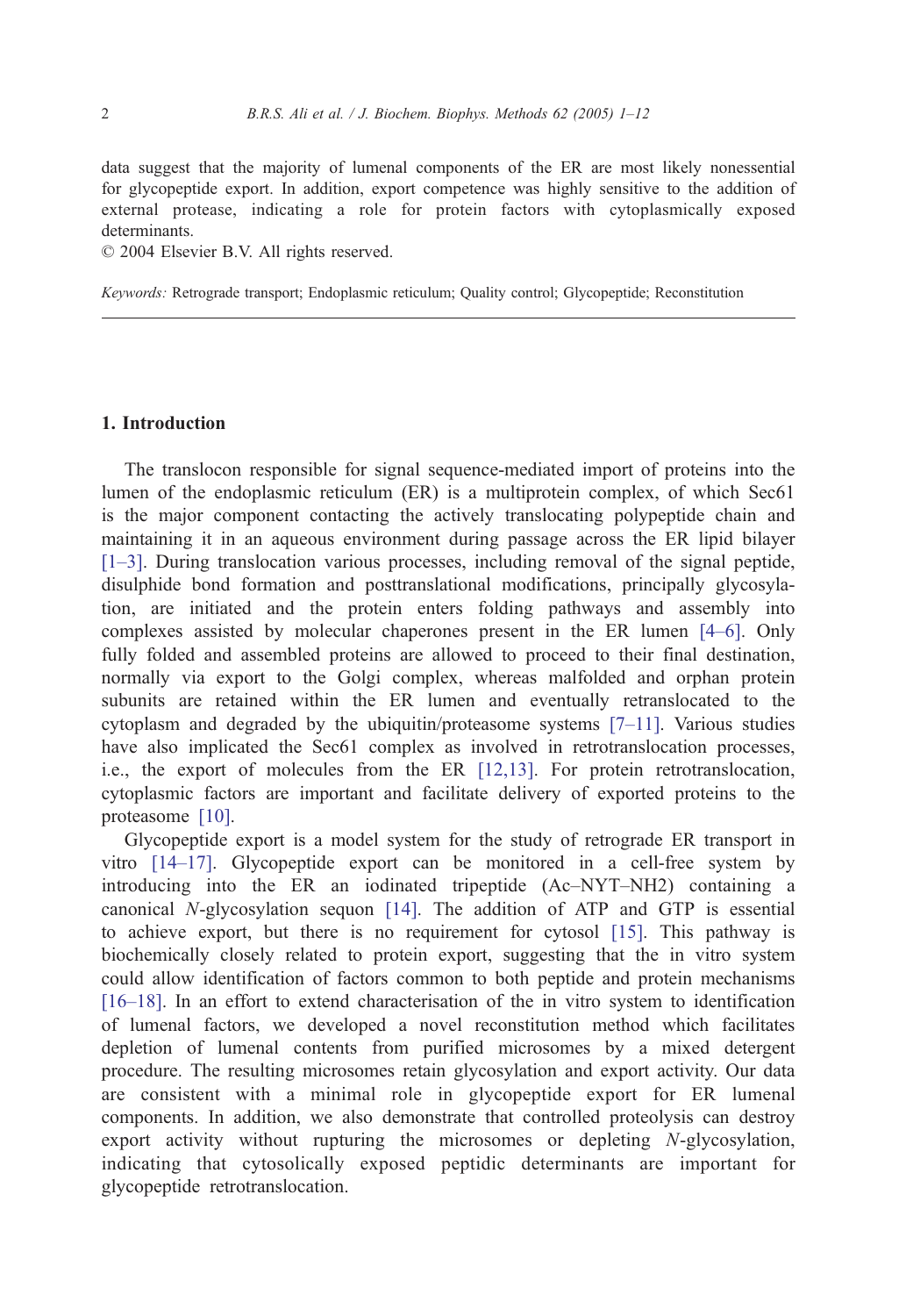#### 2. Experimental procedures

## 2.1. Materials

Ac–NYT–NH2 was synthesised by Albachem (UK). ATP, GTP, GDP-mannose, Con A-Sepharose were from Sigma (UK).  $^{125}$ I (100 mCi/ml) was from Amersham Pharmacia (UK). Creatine kinase and creatine phosphate were from Roche Diagnostics. Other chemicals were obtained from commercial sources and were of analytical grade or higher.

## 2.2. Preparation of rat liver microsomes

Rat livers were removed from adult rats and homogenised using a precooled dounce homogeniser in B88 buffer (20 mM HEPES–KOH, pH 7.4, 150 mM KOAc, 250 mM sorbitol, and 5 mM  $Mg[OAc]_2$ ) containing 1 mM phenylmethylsulphonyl fluoride (PMSF) and 1 mM DTT at 4  $^{\circ}$ C. All subsequent manipulations were carried out at 4 <sup>°</sup>C unless indicated otherwise. The homogenate was centrifuged at 8000 $\times$ g for 10 min to sediment large cellular debris, the supernatant was removed and centrifuged for a further 15 min at 8000 $\times$ g. The supernatant was again centrifuged at 100000 $\times$ g for 40 min. The final microsomal pellet was resuspended in B88 buffer containing 1 mM DTT and snap-frozen in 100  $\mu$ l (A<sub>280</sub> ~200) aliquots in liquid nitrogen and stored at  $-80$  °C.

## 2.3. Glycopeptide export assay from rat liver microsomes and peptide iodination

This was performed exactly as described [\[16\].](#page-11-0)

## 2.4. Mild detergent permeabilisation of rat liver microsomes

A 100 µl aliquot of microsomes was washed in B88 buffer containing 0.5M NaCl and then resuspended in  $300 \mu$ l B88 buffer. Fifty microliter samples were removed and incubated with an equal volume of CHAPS (Pierce) or saponin (Fluka) or a combination in B88 buffer and left on ice for 20 min. One milliliter of B88 buffer was then added to each sample to dilute the detergent, and the membranes were recovered by centrifugation. The microsomes were resuspended in  $100 \mu l$  B88 buffer and 25  $\mu$ l removed for Western analysis. The remaining 75  $\mu$ l was tested for glycopeptide export activity.

#### 2.5. Protease treatment of rat liver microsomes

A fresh aliquot of rat liver microsomes was thawed on ice and resuspended in B88 buffer containing 0.5M NaCl and rotated at 4  $\degree$ C for 15 min. The membranes were collected by centrifugation at  $2000 \times g$  for 5 min in a microcentrifuge. The microsomes were resuspended in 1 ml B88 buffer and collected again by centrifugation and then resuspended in 500  $\mu$ l B88. Proteases (trypsin, chymotrypsin, proteinase K, or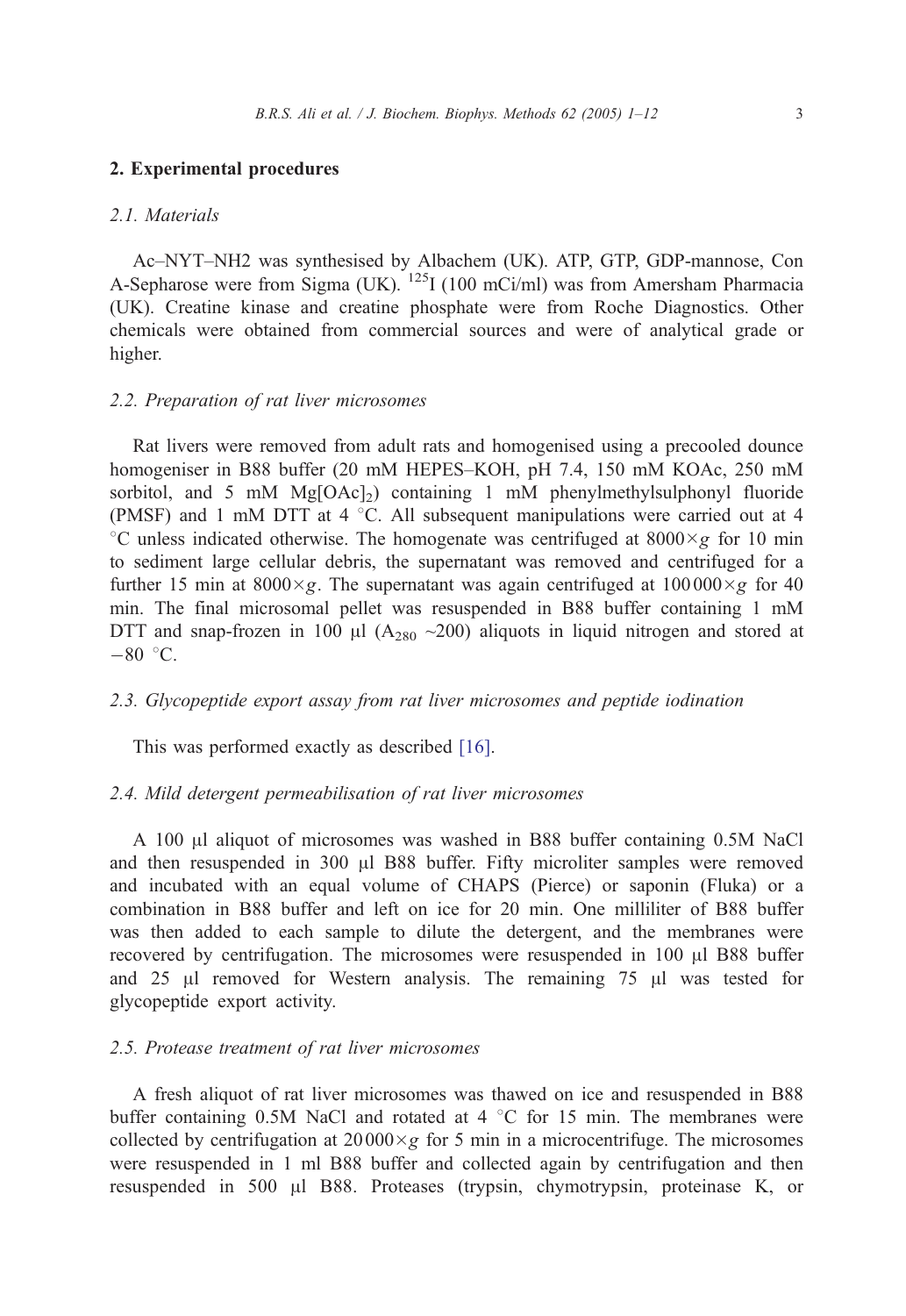endoproteinase Glu-C, V8) were added from stock solutions to  $100 \mu l$  aliquots of the resuspended microsomes to the desired final concentration. Proteolysis reactions were performed on ice for 10 min for trypsin, chymotrypsin, and proteinase K or at 37  $\degree$ C for V8. Protease inhibitors were added to quench the reactions, and the mixtures were rapidly diluted in 1.5 ml of B88 buffer and the membranes collected by centrifugation for 5 min at 20000 $\times$ g. The microsomes were resuspended in 100  $\mu$ l B88, the 25  $\mu$ l taken for Western blot analysis, and the remaining  $75 \mu$ l used for assay of export and glycosylation.

#### 2.6. Immunochemistry

Microsomes were fractionated by electrophoresis through 12% polyacrylamide reducing SDS gels [\[20\].](#page-11-0) Proteins were transferred onto nitrocellulose membranes in a wet electrotransfer cell (Amersham Pharmacia) overnight [\[21\].](#page-11-0) The membrane was stained with Ponceau S solution (Sigma) to confirm that transfer had occurred and was then incubated in blocking buffer [5% milk, 100 mM Tris–HCl pH 7.5, 0.9% NaCl (TTBS)] for 1 h. The membranes were probed with antibodies against ribophorin I (RI), PDI, Sec61 $\alpha$ , BiP (Bioquote), SRP $\alpha$ , Sec62, or ribosomal protein S6 (Santa Cruz) followed by HRP-conjugated secondary antibody (Sigma) and visualised by enhanced chemiluminescence. Chemiluminescence fluorograms were quantitated by scanning of the X-ray films following exposure using a Heidelberg Linoscan 1400 32-bit scanner, followed by densitometric measurement using ImageJ on a Macintosh computer.

#### 2.7. Quantitation of N-glycosylation activity

Residual glycosylation of protease-treated detergent reconstituted microsomes was evaluated by determining the total glycopeptide recovered by Con A capture of the treated sample relative to that recovered from an equivalent amount of untreated microsomes after incubation under identical conditions. The untreated sample was designated as 100%.

## 3. Results

## 3.1. Reconstitution of glycopeptide export from detergent semipermeabilised microsomes

Reconstitution of detergent solubilised microsomes capable of translocating proteins into the ER lumen has been achieved by solubilisation in cholate and other detergents followed by dialysis [\[23,24\].](#page-11-0) However, this treatment results in complete loss of Nglycosylation activity. N-glycosylation activity is both fundamental to analysis of glycopeptides but more importantly provides a potent indication that the microsomes retain a significant fraction of their native functionality, and hence are, by this important parameter at least, intact.

We initially evaluated treatment at high pH for opening the microsome membrane followed by resealing at neutral pH [\[25\].](#page-11-0) Although this approach gave some retention of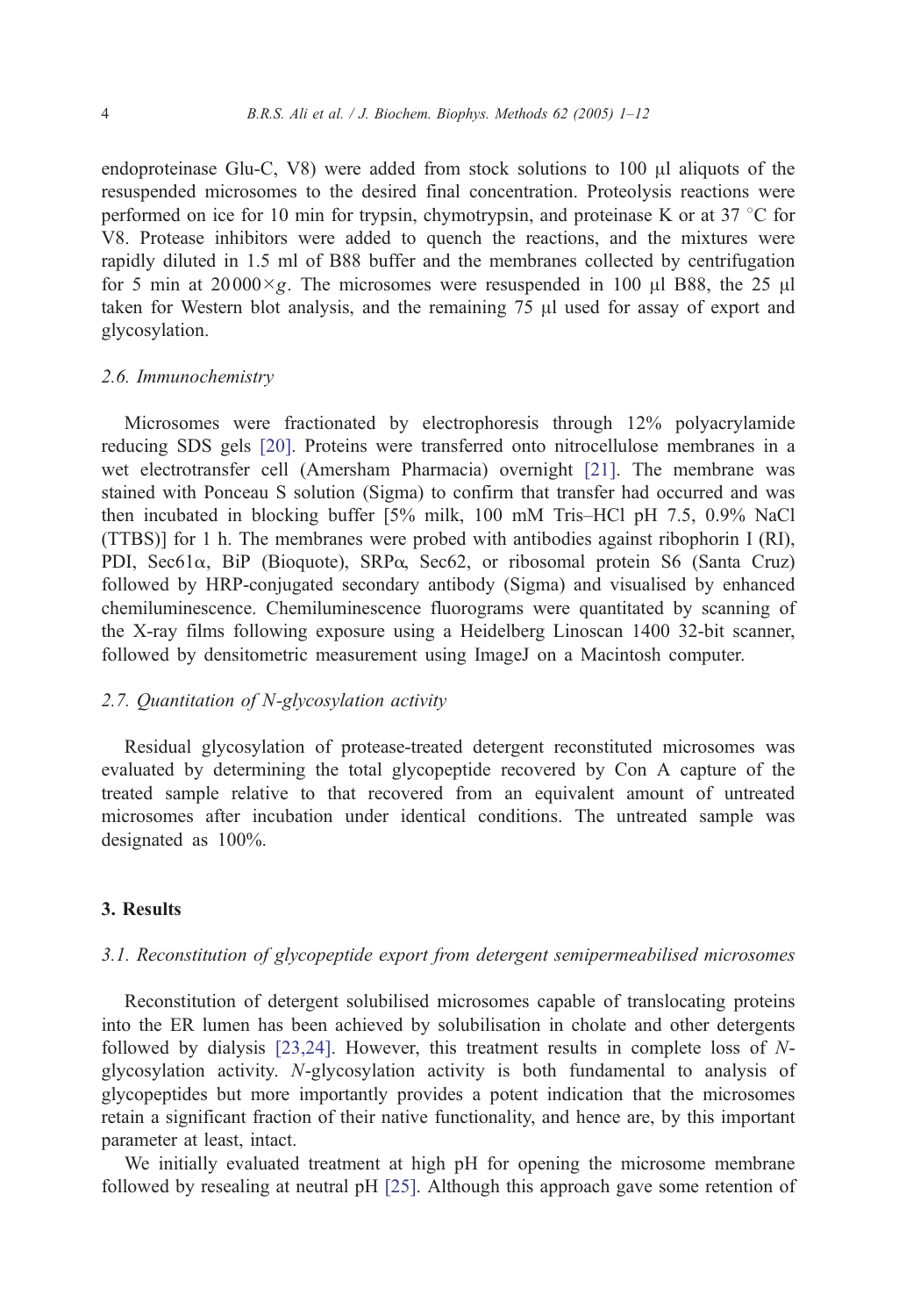N-glycosylation and export competence, the level of activity was low  $\left(\sim 5\%$  starting activity, data not shown). Therefore, we sought to devise an alternate procedure for permeabilising and resealing the microsome membrane, specifically, using detergent [\[19\].](#page-11-0) Saponin is widely used for semipermeabilisation of cell membranes and has been exploited successfully for reconstitution of translocation and glycosylation of human interferon- $\gamma$  into canine microsomes in vitro [\[26\].](#page-11-0)

We titrated saponin and assayed the effect on both N-glycosylation and glycopeptide export activities in our microsomes. We performed the analysis with 30-min incubation, previously shown by us to be at the steady state level, i.e., after N-glycosylation and export is  $>85\%$  completed, and hence a measure of overall efficiency and not rate [\[16\].](#page-11-0) Nglycosylation was very sensitive to detergent treatment, with a rapid loss of activity such that less than  $15\%$  activity was retained with saponin  $>0.1\%$ . Glycopeptide export was rather less sensitive to detergent ([Fig. 1\)](#page-5-0). We routinely included a control reaction which lacks GTP, ATP, or both nucleotidetriphosphates; under these conditions, export is typically  $\leq 10\%$  of the full reaction during the 30-min incubation period. This background value is subtracted from all complete export assay data.

By Western analysis, we found that the two major soluble lumenal marker proteins of the ER, PDI, and BiP were removed by extraction with the higher concentrations of saponin, with release of the former somewhat more efficient than BiP ([Fig. 1;](#page-5-0)  $\leq 5\%$ ) residual PDI, ~10% residual BiP as judged by densitometry). Ribophorin I was not extracted, indicating that the membranes had not been solubilised under these conditions. These data indicate that although both PDI and BiP are soluble ER lumenal proteins, they are differentially released from the microsomes, probably due to tighter association of BiP with other protein components in the ER (see below). At the upper end of the saponin concentrations tested, N-glycosylation efficiency was very low suggesting extensive damage to the oligosaccharyltransferase and/or other components ([Fig. 1](#page-5-0) and data not shown).

Therefore, we tested additional detergent systems. Of these, CHAPS used in combination with saponin gave selective release of lumenal components without extensive membrane solubilisation as monitored with ribophorin I ([Fig. 2\)](#page-6-0). At 0.075% (w/v) saponin alone, microsomes retained  $\sim$ 15% N-glycosylation activity, and again PDI and BiP were released, with PDI release more efficient. However, when CHAPS was also added, Nglycosylation activity in the microsomes was restored to  $~20\%$  together with increased retention of lumenal PDI and BiP, suggesting that the membranes were not solubilised to the same degree as with saponin alone. Presumably, as ribophorin I was not solubilised under any conditions, release of lumenal components was due to the introduction of pores into the membrane rather than disruption of the lipid bilayer. At higher concentrations of CHAPS, we observed removal of PDI to undetectable levels. N-glycosylation was retained at about 25% of control levels whilst export at 20% ([Fig. 2\)](#page-6-0). Loss of export activity did not correlate with the level of BiP retained by the microsomes as loss of substantial levels of BiP (compare CHAPS at  $0.1\%$  and  $0.125\%$ ) had only a small effect on export. Hence either a small pool of BiP and/or PDI is sufficient for retention of export activity, or these two proteins play only a minimal role in the retrotranslocation of glycopeptide. However, it is clear that the vast majority of BiP and PDI, and hence most likely other microsomal lumenal proteins, may be removed without complete loss of export activity.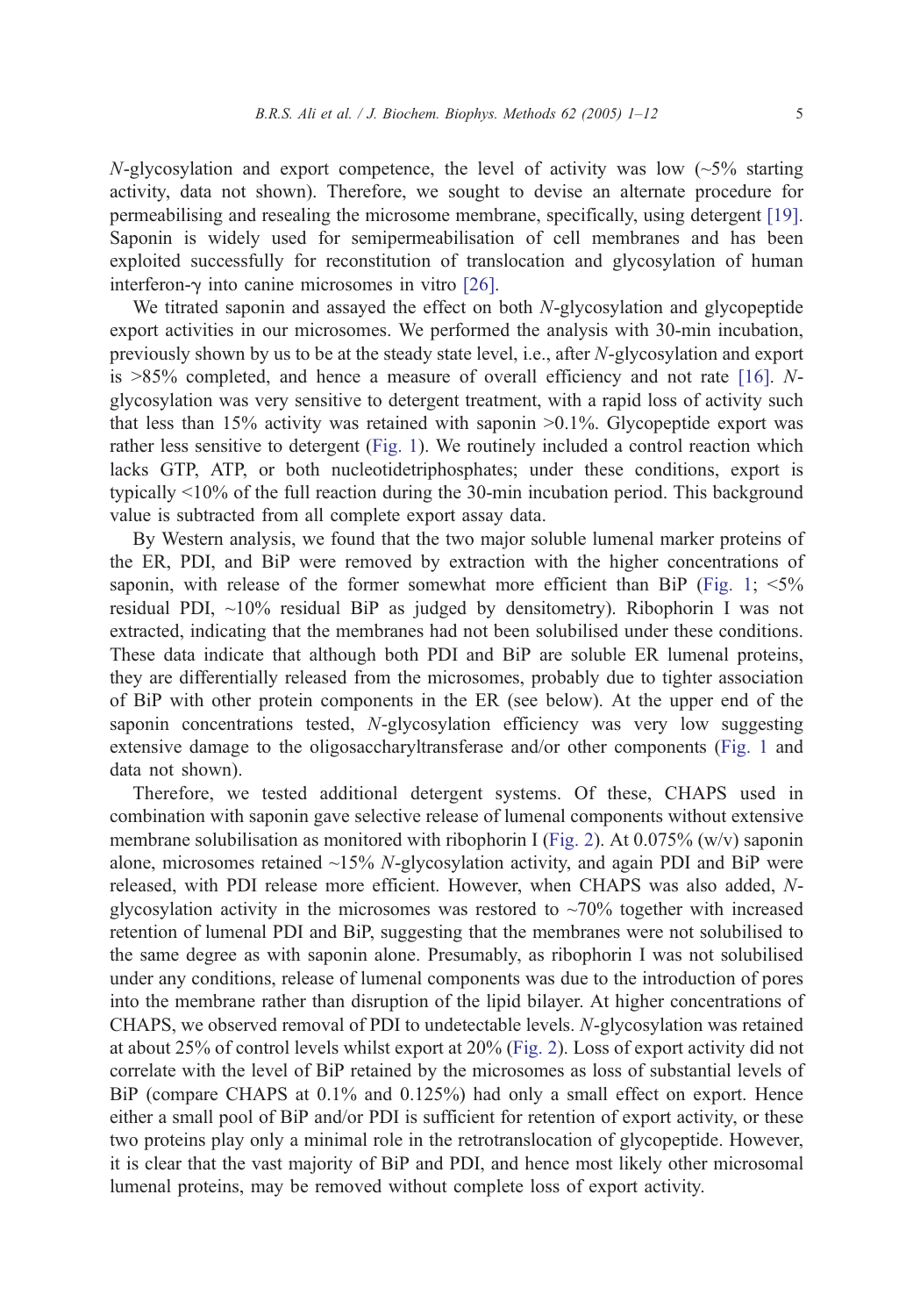<span id="page-5-0"></span>

Fig. 1. Extraction of ER lumenal proteins with saponin. Salt-washed rat liver microsomes were incubated for 10 min on ice with increasing amounts of Saponin [0–0.25% (w/v)]. The detergent was diluted with B88 buffer and the microsomes pelleted by centrifugation. Residual glycosylation (grey bars) and glycopeptide export (white bars) activities were determined. Inset (top): equivalent amounts from each membrane sample were fractionated by SDS-PAGE, transferred onto nitrocellulose membranes, and probed with antibodies against ribophorin (RI), PDI, and BiP. PDI is more readily released than BiP. RI on the other hand was not affected indicating that only soluble proteins are released under these mild detergent treatments. A representative experiment of at least two is shown. It is important to note that in these assays the level of export is normalized for the total amount of glycosylation obtained with the treated membranes in that sample and is not therefore influenced by the decrease in N-glycosylation activity per se, i.e., export represents the proportion of glycopeptide exported as a fraction of the total glycosylated (see methods for details and Ref. [\[16\]\)](#page-11-0).

To investigate the mechanism underlying the lower efficiency of BiP extraction, we considered that BiP is generally active and binds substrate when in the ADP-bound form [\[27\]](#page-11-0) and is expected to be more resistant to extraction with detergents. Adding ATP was expected to increase levels of ATP-BiP and hence the fraction of extractable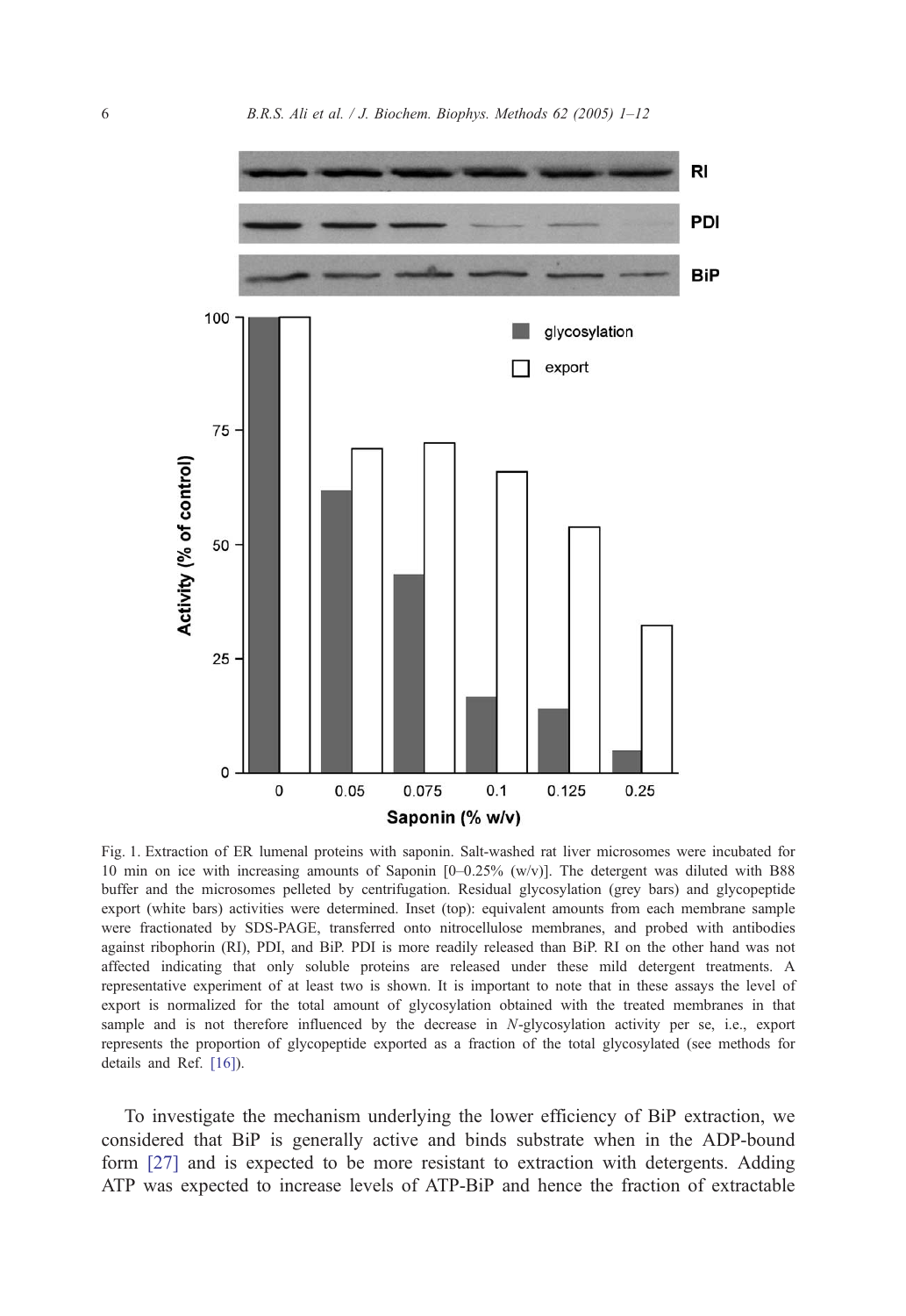<span id="page-6-0"></span>

Fig. 2. A mixed detergent system improves retention of glycosylation and export activity. Glycopeptide export (white bars) and glycosylation (grey bars) activities are more stable when a combination of saponin and CHAPS were used for partial solubilisation of rat liver membranes. The saponin concentration was fixed at 0.075% (w/v), whereas CHAPS was varied  $[0-0.175\%$  (w/v)]. Reconstitution involved resuspending the salt-washed microsomes in B88 buffer containing the detergents at the final concentrations designated in the graph, then removal of the detergent by simple dilution and pelleting the microsomes by centrifugation. The glycopeptide export activity is expressed as a percentage relative to untreated microsomes and corrected for the background release as a result of incubating the glycopeptide loaded microsomes with ATP only. Inset (top): Western blot analysis for RI, PDI, and BiP of the reconstituted microsomes in A. A representative experiment of two is shown.

BiP. When we added 1 mM ATP significantly less BiP was retained in the microsomes, although ribophorin levels were unaltered (compare lanes 2–4 with lanes 5–7 in [Fig. 3\)](#page-7-0). These microsomes also had decreased glycopeptide export activity, but this did not correlate with levels of BiP retained by the microsomes ([Fig. 3\)](#page-7-0). For example, 50% of export was lost by detergent addition ([Fig. 3,](#page-7-0) lane 1 versus 2) with complete retention of BiP, whilst further loss of BiP by increasing detergent either with or without ATP ([Fig. 3,](#page-7-0) lanes  $2-4$ ,  $5-7$ ) had no additional impact on export. Taken together, these data suggest that bulk BiP is not required for glycopeptide export, but do not rule out a role for a residual, extraction resistant minor pool. An alternate possibility is that the very small levels of radiolabelled export substrate used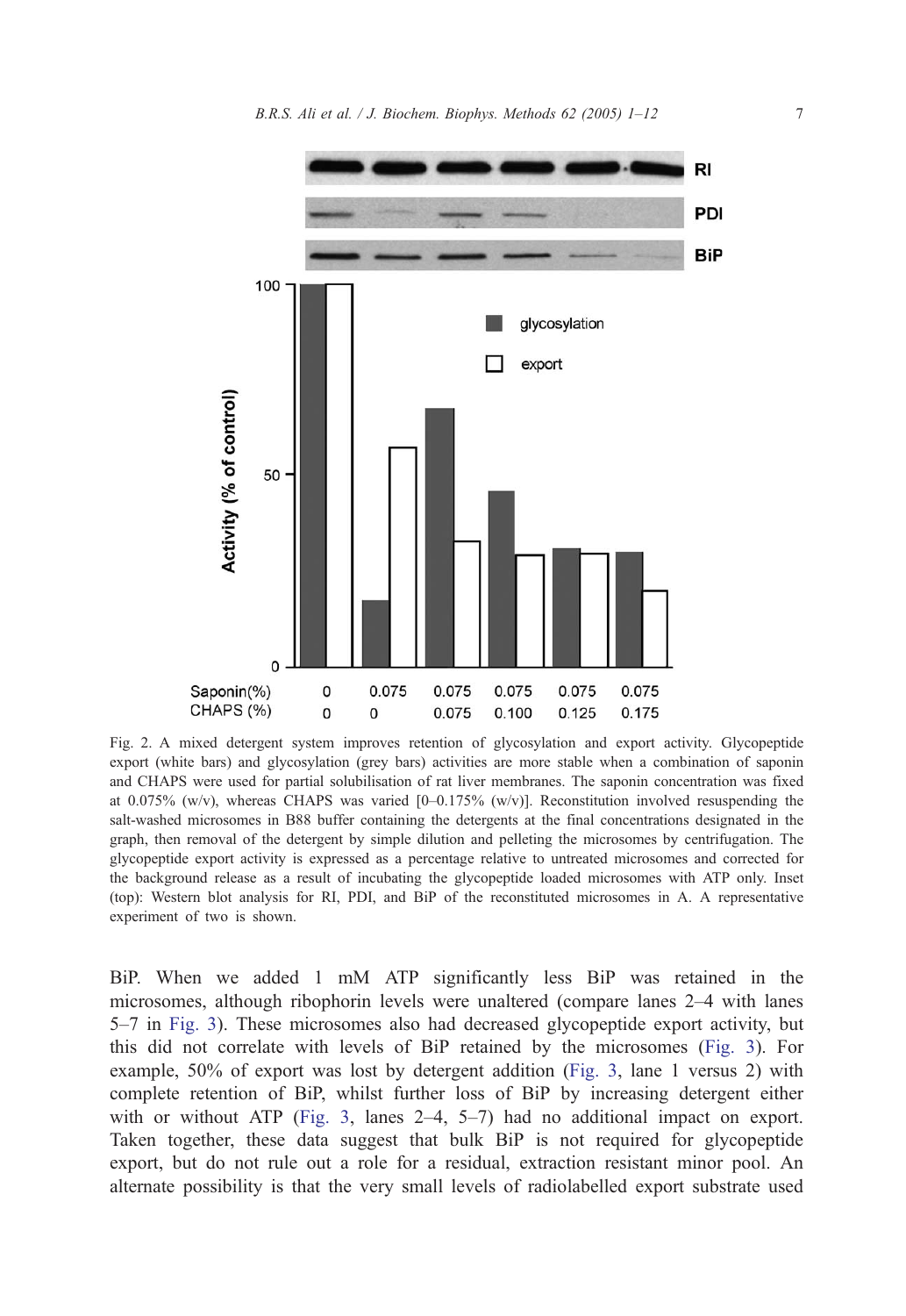<span id="page-7-0"></span>

Fig. 3. Effect of ATP on BiP release and residual glycopeptide export activity. ATP was added at 1 mM to the partial solubilisation medium, which consisted of salt-washed microsomes, B88 buffer, 0.075% (w/v) saponin, and varying amounts of CHAPS [0.100-0.150% (w/v)]. Main panel: residual glycopeptide export activity of the reconstituted membranes; lane 1: microsomes treated with B88 alone; lanes 2–5: microsomes treated with 0.075% saponin and increasing amounts of CHAPS without ATP; and lanes 5–7: are as lanes 2–5 except that 1 mM ATP was present in the partial solubilisation step. Export activity was normalised to untreated membranes (control, lane 1) and corrected for the background level obtained when ATP alone was present during the export step. Inset (top): Western blot analysis of the reconstituted membranes for RI, PDI, and BiP. A representative experiment of three is shown.

here allows detection of export in the presence of vanishing (undetectable) levels of luminal chaperones—due to the manner in which the export assay is designed this possibility could not be explored further with the current system.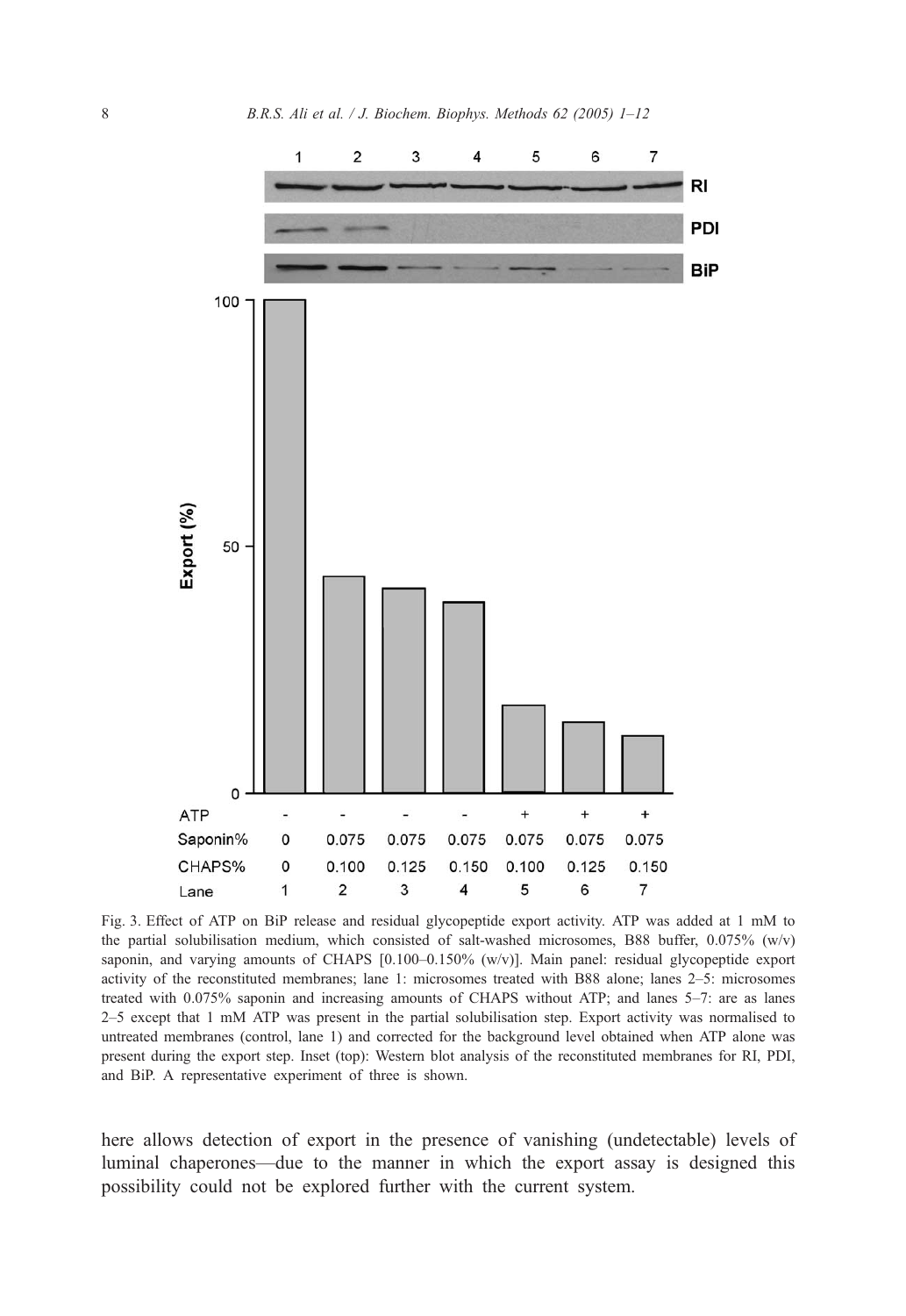## <span id="page-8-0"></span>3.2. Proteolysis inhibition of glycopeptide export

Proteolysis has been utilised to probe the structure and function of microsomes in considerable detail [\[22\].](#page-11-0) We previously reported that glycopeptide export activity was abolished by mild trypsin treatment of rat liver microsomes, indicating the presence of protease-sensitive components on the external face of the microsomes [\[16\].](#page-11-0) We extended our study further to include additional proteases and also to monitor the effects of protease treatment on lumenal and membrane ER proteins. Pretreatment of rat liver microsomes with trypsin, chymotrypsin (data not shown), proteinase K, or V8 (data not shown) resulted in a dose-dependent loss of glycopeptide export activity but not import, N-glycosylation, or retention of the resultant glycopeptide in the treated microsomes in the absence of exogenous ATP and GTP (Fig. 4). Retention and stability of glycosylated peptide plus the Western blot analysis indicating full retention of PDI and ribophorin I (Fig. 4) by the microsomes are good evidence that the



Fig. 4. Controlled proteolysis of microsomes ablates glycopeptide export. Salt-washed microsomes were resuspended in B88 buffer and proteases added. Membranes were exposed to trypsin or proteinase K (Prot. K) for 10 min on ice. Glycopeptide export (circles) and glycosylation (diamonds) of the treated microsomes were then evaluated relative to the untreated (control) samples. Western blot analysis of a panel of ER-associated proteins from trypsin and proteinase K-treated microsomes is also shown. Protein disulphide isomerase (PDI) and ribophorin I (RI) represent ER lumenal soluble and integral membrane proteins, respectively, whereas Sec61, Sec62, and SRP $\alpha$  represent translocon components and the signal recognition particle  $\alpha$ -chain.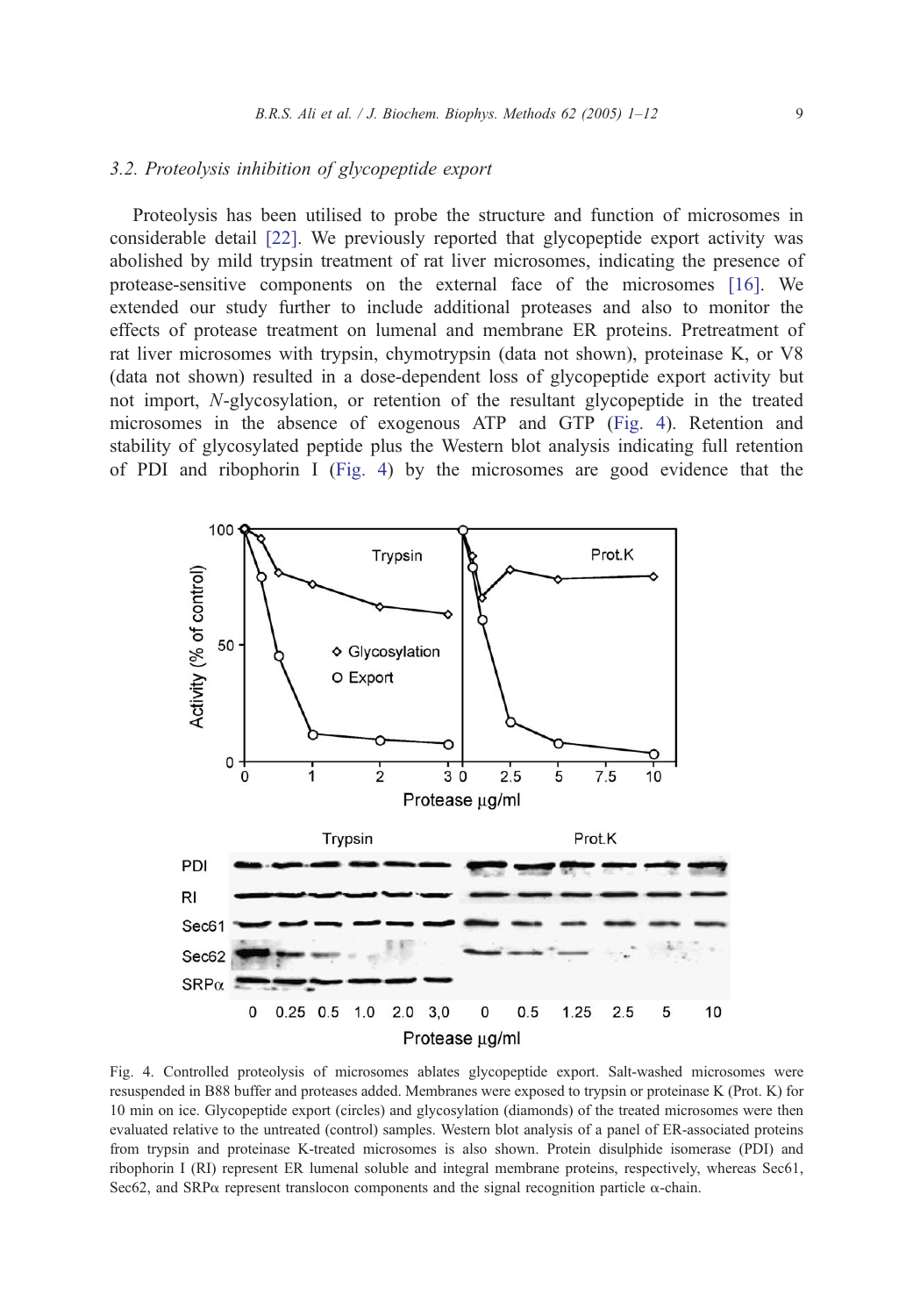integrity of the membranes is unaffected by the protease treatment, and also that import of the peptide and export of the glycopeptide have distinct requirements. Proteinase K  $(2.5 \text{ µg/ml})$  and trypsin  $(1 \text{ µg/ml})$  treatments resulted in loss of export activity, whilst over 80% of glycosylation and retention of glycopeptide was maintained. Similar data were obtained for V8 and chymotrypsin (data not shown). Hence, controlled proteolysis discriminates between components involved in import, export, and glycosylation. Significantly,  $\text{Sec61}\alpha$  was unaffected by either trypsin or proteinase K, even at concentrations fully inhibiting export, and signal recognition particle receptor (SRPR)  $\alpha$ -subunit was unaffected by trypsin. By contrast, both trypsin and proteinase K degraded Sec62. Most notably, the level of Sec62 correlated well with residual microsomal export activity ([Fig. 4\)](#page-8-0). These data indicate that protein components involved in glycopeptide export are sensitive to external proteases and hence have cytosolically exposed determinants.

## 4. Discussion

Export of proteins and peptides from the ER constitutes an important part of the quality control mechanism of the mammalian secretory system, plus it is an important component of immunological surveillence systems for viral antigens [\[4\].](#page-10-0) Previously, we demonstrated that, for glycotripeptides, there is no requirement for cytosolic protein factors, and that the only requirement for retrotranslocation across the ER membrane appears to be GTP and ATP  $[14,15]$ . The site(s) of action of these two nucleotide triphosphates remain unknown, although several GTPases and ATPases are part of the ER translocation system. Additional work has also demonstrated that the translocon, through which glycopeptides are transported, is the Sec61 complex [\[1,12,13\].](#page-10-0) We demonstrate here that highly specific proteolytic treatment of intact microsomes ablates export competence without reducing N-glycosylation or releasing lumenal proteins. Interestingly, loss of export competence correlates with degradation of Sec62, consistent with a requirement for an intact Sec61 complex for retrotranslocation. Overall, these data provide additional evidence for the role of membrane-embedded proteins as having a role in glycopeptide retrotranslocation, and in particular, that some of these factors must maintain cytosolically exposed determinants due to their accessibility to protease.

Despite many advances in mapping ER retrotranslocation pathways, the role of lumenal components has been less well characterised, in part due to the difficulty of accessing this compartment for biochemical purposes without compromising microsomal function. Most significantly, we report a mixed detergent system that retains a substantial level of export and glycosylation activity. It is of interest that it was necessary to use two distinct detergents to obtain sufficient solubilisation with retention of function; we assume that the addition of CHAPS to the system provides a more native environment for protection of ER membrane components, compared with saponin alone. This technique facilitated removal of  $>95\%$  of lumenal protein, as accessed by using two high-abundance ER lumen proteins, BiP and PDI. Clearly, the vast majority of these proteins can be removed with retention of activity, although it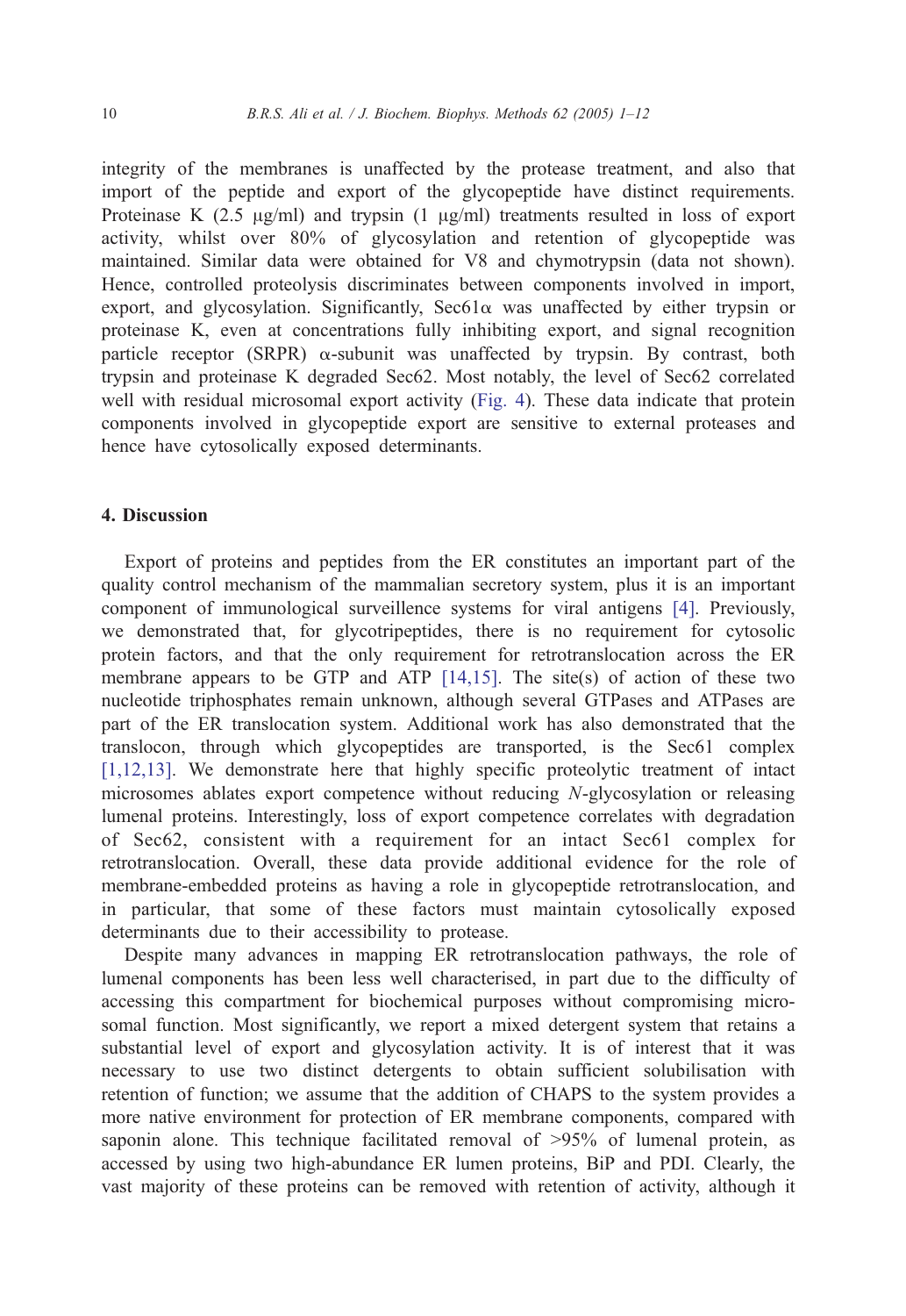<span id="page-10-0"></span>must be bourne in mind that some luminal proteins may not have been extracted, and even the two proteins studied, BiP and PDI, demonstrated differential extractability. Whilst the data do not formally rule out a role for BiP and PDI, they are suggestive of a lack of direct involvement in tripeptide export. Due to the small size of the export substrate used here, it is unlikely that a chaperone function of BiP is required, although in the case of larger peptides, this may not be the case, as BiP is clearly required for protein retrotranslocation. Furthermore, the minute levels of radiotracer used for our assays may also facilitate detection of export, whereas transport of substrates at more physiological concentrations may be compromised. However, the reconstitution method described here does allow removal of lumenal components with retention of N-glycosylation and hence provides a new approach for biochemical analysis of microsome function.

## Acknowledgments

This work was supported by the BBSRC (Project grant 28/C09893 to MCF). We are indebted to Chris Nicchitta, Martin Jung, Enno Hartmann, Peter Walter, and Colin Stirling for generous provision of antibodies. MCF wishes to dedicate this paper to the memory of Dr. Gary Warren.

## References

- [1] Johnson AE, van Waes MA. The translocon: a dynamic gateway at the ER membrane. Annu Rev Cell Dev Biol 1999;15:799 – 842.
- [2] Heinrich SU, Mothes W, Brunner J, Rapoport TA. The Sec61p complex mediates the integration of a membrane protein by allowing lipid partitioning of the transmembrane domain. Cell 2000;102:  $233 - 44.$
- [3] Crowley KS, Liao S, Worrell VE, Reinhart GD, Johnson AE. Secretory proteins move through the endoplasmic reticulum membrane via an aqueous, gated pore. Cell  $1994;78:461 - 71$ .
- [4] Hurtley SM, Helenius A. Protein oligomerisation in the endoplasmic reticulum. Annu Rev Cell Biol 1989;5:277 – 307.
- [5] Gaut JR, Hendershot LM. The modification and assembly of proteins in the endoplasmic reticulum. Curr Opin Cell Biol 1993;5:589 – 95.
- [6] Hammond C, Helenius A. Quality control in the secretory pathway. Curr Biol 1995;7:523 9.
- [7] Kopito RR. ER quality control: the cytoplasmic connection. Cell 1997;88:427 30.
- [8] Ellgaard L, Molinari M, Helenius A. Setting the standards: quality control in the secretory pathway. Science 1999;286:1882 – 8.
- [9] Bonifacino SJ, Weissman AM. Ubiquitin and the control of protein fate in the secretory and endocytic pathways. Annu Rev Cell Dev Biol 1998;14:19-57.
- [10] Brodsky JL, McCracken AA. ER quality control and proteasome-mediated protein degradation. Semin Cell Dev Biol 1999;10:507 – 13.
- [11] Lord JM, Davey J, Freigero L, Roberts LM. Endoplasmic reticulum-associated protein degradation. Semin Cell Dev Biol 2000;11:159 – 64.
- [12] Wiertz EJHJ, Tortorella D, Bogyo M, Yu J, Mothes W, Jones TR, Rapoport TA, Ploegh HL. Sec61 mediates transfer of a membrane protein from the endoplasmic reticulum to the proteasome for destruction. Nature 1996;384:432 – 8.